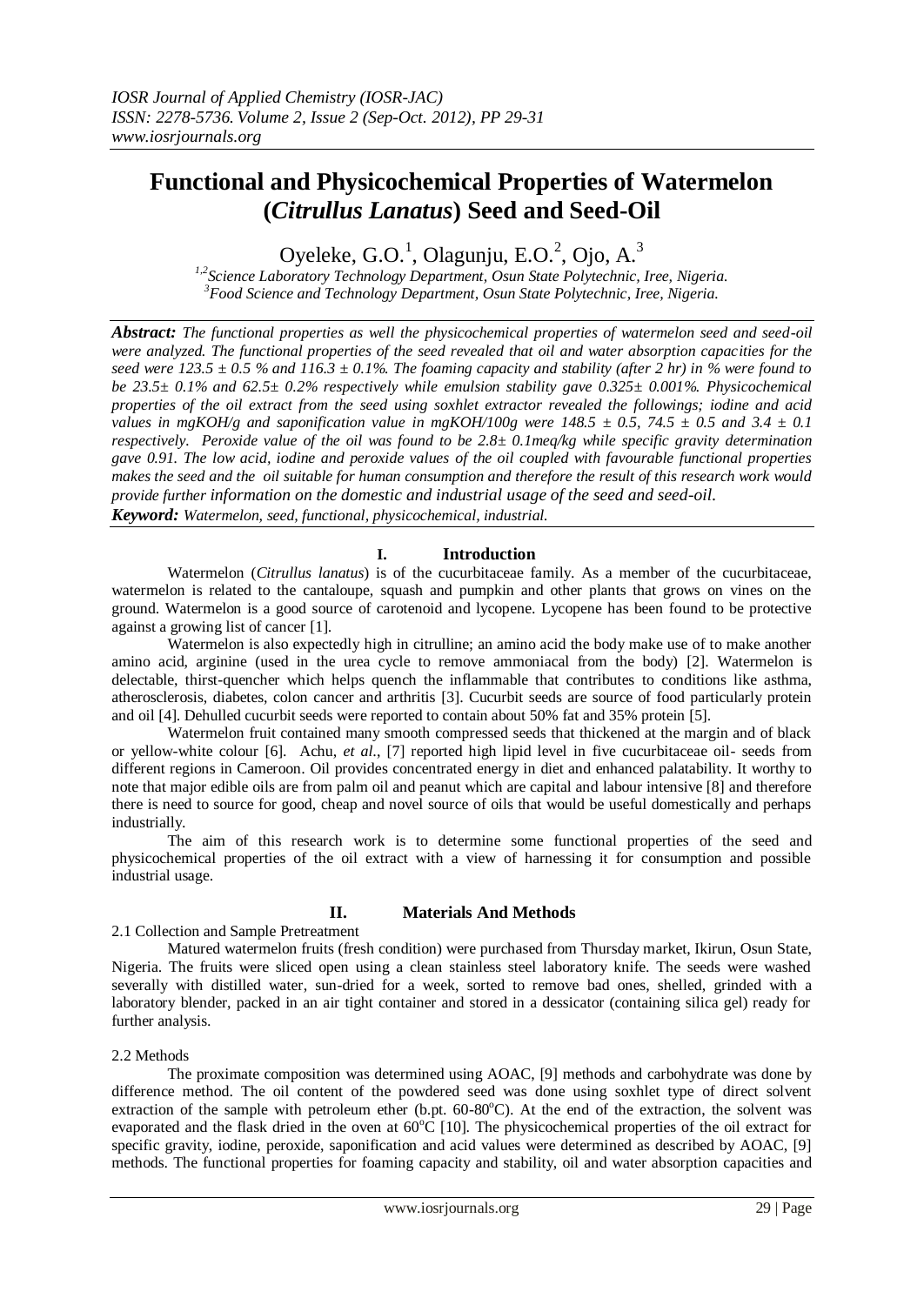*Functional And Physicochemical Properties Of Watermelon (Citrullus Lanatus) Seed And Seed-Oil* emulsion stability (after 12 hr) of the seed were determined according to the methods described by Arawande and Borokini, [11].

#### **III. Results and Discussion**

| Parameter    | $Mean \pm S.D$ |
|--------------|----------------|
| Moisture     | $6.9 \pm 0.1$  |
| Protein      | $27.4 \pm 0.5$ |
| Fat          | $47.9 \pm 0.2$ |
| Ash          | $4.1 \pm 0.1$  |
| Crude fibre  | $3.8 \pm 0.1$  |
| Carbohydrate | $9.9 \pm 0.2$  |

Results are average of duplicate determinations  $\pm$  S.D

Table 2 Functional properties watermelon seed (%).

| Parameter                                         | $Mean \pm S.D$    |  |
|---------------------------------------------------|-------------------|--|
| Foaming capacity                                  | $23.5 \pm 0.1$    |  |
| Foaming stability (after 2hr)                     | $62.5 \pm 0.2$    |  |
| Water absorption capacity                         | $116.3 \pm 0.1$   |  |
| Oil absorption capacity                           | $123.5 \pm 0.5$   |  |
| Emulsion stability (after 12 hrs)                 | $0.325 \pm 0.001$ |  |
| Results are of duplicate determinations $\pm$ S D |                   |  |

Table 3 Physicochemical properties of watermelon seed oil.

| Parameter                                                  | $Mean \pm S.D$  |  |
|------------------------------------------------------------|-----------------|--|
| Specific gravity                                           | $0.91 \pm 0.01$ |  |
| Acid value (mgKOH/g)                                       | $3.4 \pm 0.1$   |  |
| Peroxide value (mgKOH/g)                                   | $2.8 \pm 0.1$   |  |
| Iodine value (meq/kg)                                      | $74.5 \pm 0.5$  |  |
| Saponification value (mgKOH/100g)                          | $148.5 \pm 0.5$ |  |
| Results are average of duplicate determinations $\pm$ S.D. |                 |  |

#### 3.2 Discussion

From table 1, the moisture content of the seed was found to be 6.9  $\pm$  0.1%. This value is higher compared to 5.7% reported for it by FAO [12] but similar to 6.46% and 6.56% reported for cottonseeds and sunflower seeds [13].

The protein content was  $27.40 \pm 0.05\%$ , which was higher than  $24.69 \pm 0.05$  and  $20 \pm 0.12\%$  obtained for unfermented groundnut and sesame seed by Ojokoh and Lawal,[14 ] and Nzikou *et al*.,[15] respectively. The value obtained for crude fat was  $47.9 \pm 0.2\%$  and therefore could be regarded as an oil seed. Our value is similar to 41.8-54.9% reported for some varieties of *C. pepo* by Murkovic *et al*., [16]. The lipid value of this seed is similar to those of sesame (53.5%) and peanut (45.6%) [13]. The ash content of the seed flour was found to be 4.1 $\pm$ 0.01% which was a little bit lower comparable to 6.51  $\pm$  0.28% reported for jack bean by Arawande and Borokini, [11]. The crude fibre for the seed was found to be  $3.8 \pm 0.1\%$  which is lower compared to  $11.88 \pm 1.88 \pm 0.1\%$ 0.02% reported for fluted pumpkin by Adebisi and Olagunju, [17]. The carbohydrate content obtained was 9.9% which was lower compared to 26% reported for sunflower [13].

 Table 2 revealed the functional properties of the seed. The water absorption capacity (WAC) was found to be 116.3± 0.1% which is lower compared to 200 - 288.8% for melon [18]. The WAC result showed that the seed is less hydrophobic and therefore would be a useful ingredient in viscous foods. The fat absorption capacity (FAC) was  $123.5\pm 0.5\%$ , this value was higher than 84.4% for soybean [19]. FAC is critical in determining the flavour retention in food materials. Emulsion stability (ES) was found to be  $0.325 \pm 0.001\%$  and is lower than 13.19±1.0% reported for Jack beans [11]. ES is important for stabilization of additives in production of foods like soup and cakes. The foaming capacity (FC) was  $23.5\pm 0.1\%$  and is higher than 11.30% and 9% obtained for pear millet and quinoa flours by other researchers elsewhere. The high value of FC in watermelon seed flour suggests its use as a whipping or aerating agent in food system [11]. The foaming stability (FS) was determined to be 62.5±0.2% and is lower compared to 40% reported for wheat flour by Akubor and Badifu, [20].

 Table 3 revealed the physicochemical properties of the watermelon seed oil (WSO). The specific gravity was found to be 0.91 which is lower than 0.964 reported for cashewnut seed oil [21]. The result showed that the oil is less dense than water and therefore would be useful in cream production as it will make the oil flow and spread easily on the skin.